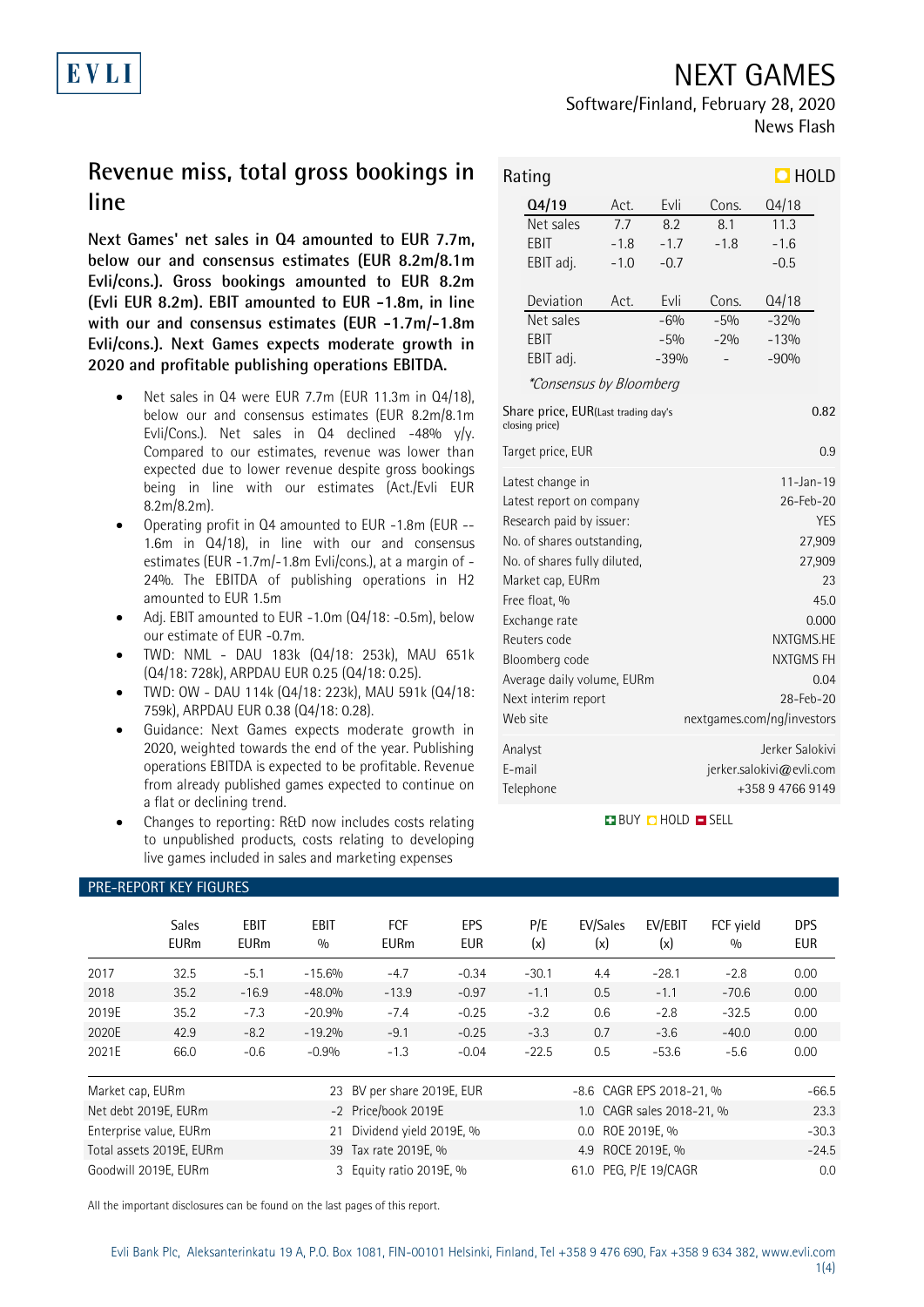#### Important Disclosures

Evli Research Partners Plc ("ERP") uses 12-month target prices. Target prices are defined by utilizing analytical techniques based on financial theory including (but not limited to) discounted cash flow analysis and comparative valuation. The selection of valuation methods depends on different circumstances. Target prices may be altered on the basis of new information coming to light in the underlying company or changes in interest rates, changes in foreign exchange rates, other securities prices or market indices or outlook for the aforementioned factors or other factors that may change the conditions of financial markets. Recommendations and changes by analysts are available at [Analysts' recommendations and ratings revisions](https://research.evli.com/JasperAllModels.action?authParam=key;461&authParam=x;G3rNagWrtf7K&authType=3).

Investment recommendations are defined as follows:

Target price compared to share price Recommendation<br>CELL CALLO 06 < -10 % SELL  $-10 - (+10) \%$  HOL<br>  $> 10 \%$  $> 10\%$ 

ERP's investment recommendation of the analyzed company is updated at least 2 timer per year.



The graph above shows the distribution of ERP's recommendations of companies under coverage in 1st of February 2019. If recommendation is not given, it is not mentioned here.

#### Name(s) of the analyst(s): Salokivi

This research report has been prepared by Evli Research Partners Plc ("ERP" or "Evli Research"). ERP is a subsidiary of Evli Bank Plc. Production of the investment recommendation has been concluded on 26.2.2020, 8.30. This report has been published on 28.2.2020, 8:30.

None of the analysts contributing to this report, persons under their guardianship or corporations under their control have a position in the shares of the company or related securities.

The date and time for any price of financial instruments mentioned in the recommendation refer to the previous trading day's closing price(s) unless otherwise stated in the report.

Each analyst responsible for the content of this report assures that the expressed views accurately reflect the personal views of each analyst on the covered companies and securities. Each analyst assures that (s)he has not been, nor are or will be, receiving direct or indirect compensation related to the specific recommendations or views contained in this report.

Companies in the Evli Group, affiliates or staff of companies in the Evli Group, may perform services for, solicit business from, hold long or short positions in, or otherwise be interested in the investments (including derivatives) of any company mentioned in the publication or report.

Neither ERP nor any company within the Evli Group have managed or co-managed a public offering of the company's securities during the last 12 months prior to, received compensation for investment banking services from the company during the last 12 months prior to the publication of the research report.

ERP may pursue an assignment from the issuer(s) of the financial instruments mentioned in the recommendation or this report. These assignments may have a limited economic or financial impact on ERP and/or Evli. Under such assignments ERP may perform services including, but not limited to, arranging investor meetings or –events, investor relations communication advisory and production of research material.

ERP has signed an agreement with the issuer of the financial instruments mentioned in the recommendation, which includes production of research reports. This assignment has a limited economic and financial impact on ERP and/or Evli. Under the assignment ERP performs services including, but not limited to, arranging investor meetings or –events, investor relations communication advisory and production of research material.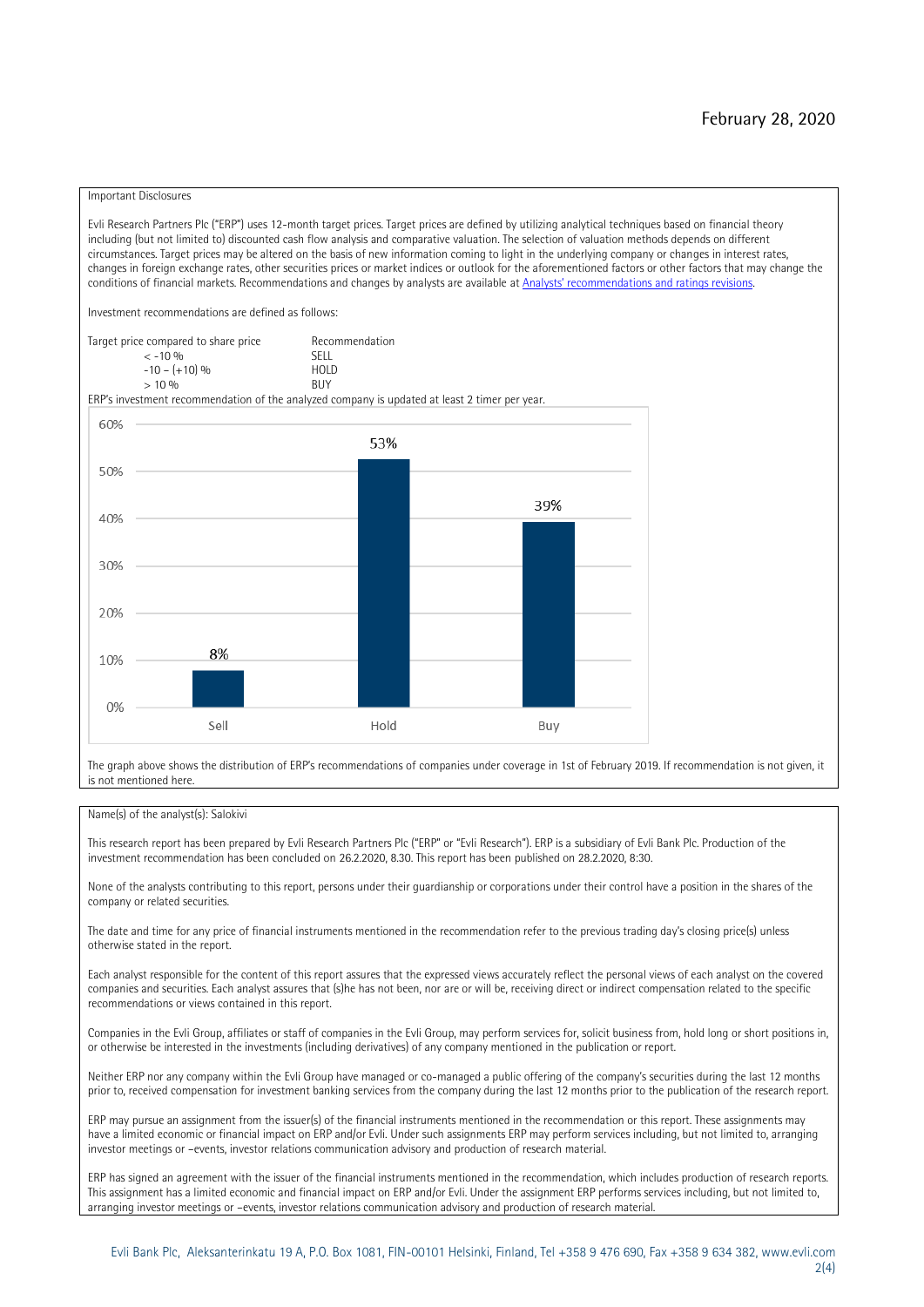ERP or another company within the Evli Group does not have an agreement with the company to perform market making services.

For the prevention and avoidance of conflicts of interests with respect to this report, there is an information barrier (Chinese wall) between Investment Research and Corporate Finance units concerning unpublished investment banking services to the company. The remuneration of the analyst(s) is not tied directly or indirectly to investment banking transactions performed by Evli Bank Plc or any company within Evli Group.

This report has not been disclosed to the company prior to its dissemination.

This report is provided and intended for informational purposes only and may not be used or considered under any circumstances as an offer to sell or buy any securities or as advice to trade any securities.

This report is based on sources ERP considers to be correct and reliable. The sources include information providers Reuters and Bloomberg, stock-exchange releases from the companies and other company news, Statistics Finland and articles in newspapers and magazines. However, ERP does not guarantee the materialization, correctness, accuracy or completeness of the information, opinions, estimates or forecasts expressed or implied in the report. In addition, circumstantial changes may have an influence on opinions and estimates presented in this report. The opinions and estimates presented are valid at the moment of their publication and they can be changed without a separate announcement. Neither ERP nor any company within the Evli Group are responsible for amending, correcting or updating any information, opinions or estimates contained in this report. Neither ERP nor any company within the Evli Group will compensate any direct or consequential loss caused by or derived from the use of the information represented in this publication.

All information published in this report is for the original recipient's private and internal use only. ERP reserves all rights to the report. No part of this publication may be reproduced or transmitted in any form or by any means, electronic, mechanical, photocopying, recording or otherwise, or stored in any retrieval system of any nature, without the written permission of ERP.

This report or its copy may not be published or distributed in Australia, Canada, Hong Kong, Japan, New Zealand, Singapore or South Africa. The publication or distribution of this report in certain other jurisdictions may also be restricted by law. Persons into whose possession this report comes are required to inform themselves about and to observe any such restrictions.

Evli Bank Plc is not registered as a broker-dealer with the U. S. Securities and Exchange Commission ("SEC"), and it and its analysts are not subject to SEC rules on securities analysts' certification as to the currency of their views reflected in the research report. Evli Bank is not a member of the Financial Industry Regulatory Authority ("FINRA"). It and its securities analysts are not subject to FINRA's rules on Communications with the Public and Research Analysts and Research Reports and the attendant requirements for fairness, balance and disclosure of potential conflicts of interest. This research report is only being offered in U.S. by Auerbach Grayson & Company, LLC (Auerbach Grayson) to Major U.S. Institutional Investors and is not available to, and should not be used by, any U.S. person or entity that is not a Major U.S. Institutional Investor. Auerbach Grayson is a broker-dealer registered with the U.S. Securities and Exchange Commission and is a member of the FINRA. U.S. entities seeking more information about any of the issuers or securities discussed in this report should contact Auerbach Grayson. The securities of non-U.S. issuers may not be registered with or subject to SEC reporting and other requirements.

ERP is not a supervised entity but its parent company Evli Bank Plc is supervised by the Finnish Financial Supervision Authority.